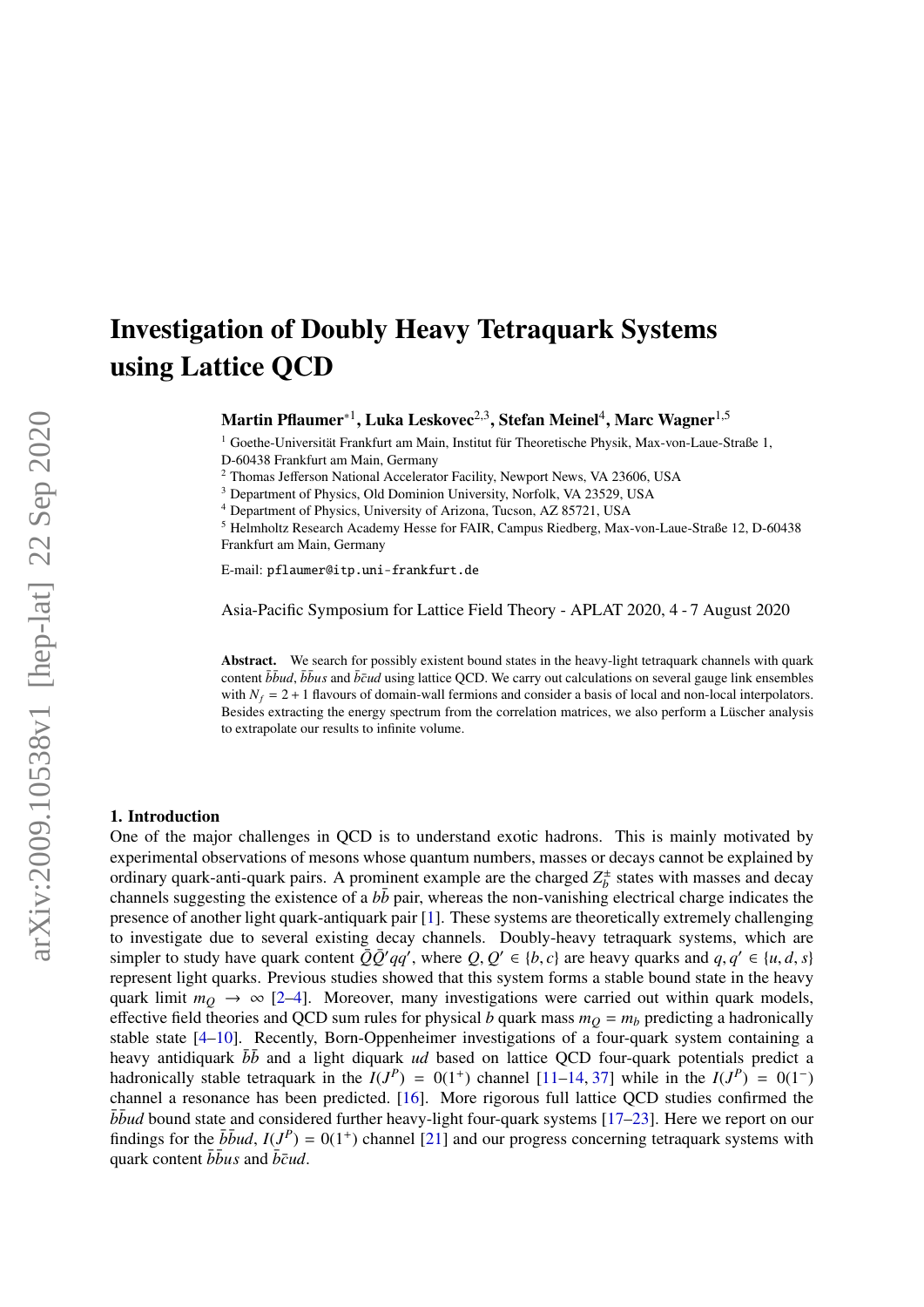## <span id="page-1-1"></span>2. Lattice Setup

All computations were performed using gauge link configurations generated by the RBC and UKQCD collaboration  $[24, 25]$  $[24, 25]$  $[24, 25]$  with  $2 + 1$  flavours of domain-wall fermions  $[26-29]$  $[26-29]$  and the Iwasaki gauge action [\[30\]](#page-8-13). We considered five ensembles (see Tab. [1](#page-1-0) and Table I in [\[21\]](#page-8-8)) differing in the lattice spacing  $a \approx 0.083$  fm . . . 0.114 fm), lattice size (spatial extent  $\approx 2.65$  fm . . . 5.48 fm) and pion mass  $\approx 139 \text{ MeV} \dots 431 \text{ MeV}$ . In this talk, we focus mainly on results obtained on the C005 ensemble highlighted in Tab. [1.](#page-1-0) Smeared point-to all propagators were used for all quarks. The heavy b quarks were treated in the framework of Non-Relativistic QCD (NRQCD) [\[31,](#page-8-14) [32\]](#page-8-15), while the charm quark propagators were computed using a relativistic heavy quark action as described in [\[33\]](#page-8-16). In order to reduce the numerical cost of the computation, the all-mode-averaging technique was applied [\[34,](#page-9-0) [35\]](#page-9-1).

| $N_s^3 \times N_t$ | $a$ [fm]  | $am_{u:d}$ | $am_s$ | $m_\pi$ [MeV] |
|--------------------|-----------|------------|--------|---------------|
| $48^{3} \times 96$ | 0.1141(3) | 0.00078    | 0.0362 | 139(1)        |
| $24^3 \times 64$   | 0.1106(3) | 0.005      | 0.04   | 340(1)        |
| $24^3 \times 64$   | 0.1106(3) | 0.01       | 0.04   | 431(1)        |
| $32^3 \times 64$   | 0.0828(3) | 0.004      | 0.03   | 303(1)        |
| $32^3 \times 64$   | 0.0828(3) | 0.006      | 0.03   | 360(1)        |
|                    |           |            |        |               |

<span id="page-1-0"></span>**Table 1.** Gauge-link ensembles  $[24, 25]$  $[24, 25]$  $[24, 25]$  used in this work.  $N_s$ ,  $N_t$ : number of lattice sites in spatial and temporal directions; *a*: lattice spacing; *amu*;*d*: bare up and down quark mass; *am<sup>s</sup>* : bare strange quark mass;  $m_\pi$ : pion mass.

## <span id="page-1-2"></span>3. Hadronically stable Tetraquark  $\bar{b} \bar{b} u d$  in the  $I(J^P) = 0(1^+)$  channel

In a first step, we studied the energy spectrum of the doubly-bottom four quark system with two light quarks *ud* and quantum numbers  $I(J^P) = O(1^+)$  [\[21\]](#page-8-8). The two lowest thresholds in this channel are the  $BB^*$  and the  $B^*B^*$  meson pairs, which differ only by 45 MeV.

In order to extract the energy spectrum, we considered two types of interpolating operators. On the one hand, we constructed local operators, where all four quarks are located at the same space-time position and the total momentum is projected to zero. On the other hand, we used so-called non-local operators, which describe two spatially separated mesons, each with definite momentum.

We included three local operators, namely two mesonic ones which create a  $BB^*$  (O<sub>1</sub>) and a  $B^*B^*$  (O<sub>2</sub>) structure, respectively, and a diquark-antidiquark operator  $(O_3)$ . Additionally, two non-local operators describing a  $BB^*$  (O<sub>4</sub>) and  $B^*B^*$  (O<sub>5</sub>) scattering state were added to the operator basis. The detailed construction of the operators is discussed in [\[21\]](#page-8-8), but for completeness, we summarize them in Tab. [2](#page-2-0) using the following notation:

<span id="page-1-3"></span>
$$
T_1(\Gamma_1, \Gamma_2) = \sum_{x} \bar{Q}_1 \Gamma_1 q_1(x) \bar{Q}_2 \Gamma_2 q_2(x), \quad T_2(\Gamma_1, \Gamma_2) = \sum_{x} \bar{Q}_1 \Gamma_1 q_2(x) \bar{Q}_2 \Gamma_2 q_1(x)
$$
  
\n
$$
D_1(\Gamma_1, \Gamma_2) = \sum_{x} \bar{Q}_1^a \Gamma_1 \bar{Q}_2^b(x) q_1^a \Gamma_2 q_2^b(x), \quad D_2(\Gamma_1, \Gamma_2) = \sum_{x} \bar{Q}_1^a \Gamma_1 \bar{Q}_2^b(x) q_1^b \Gamma_2 q_2^a(x)
$$
  
\n
$$
M_1(\Gamma) = \sum_{x} \bar{Q}_1 \Gamma q_1(x), \quad M_2(\Gamma) = \sum_{x} \bar{Q}_2 \Gamma q_2(x), \quad M_3(\Gamma) = \sum_{x} \bar{Q}_1 \Gamma q_2(x), \quad M_4(\Gamma) = \sum_{x} \bar{Q}_2 \Gamma q_1(x).
$$
  
\n(1)

We expect that the local operators will generate a state that predominantly overlaps with the ground state, i.e. describe the stable four-quark state of interest. Additionally the non-local operators are expected to have sizable overlap to the first excited state, i.e. a two meson state, which helps to isolate the ground state from the excitations.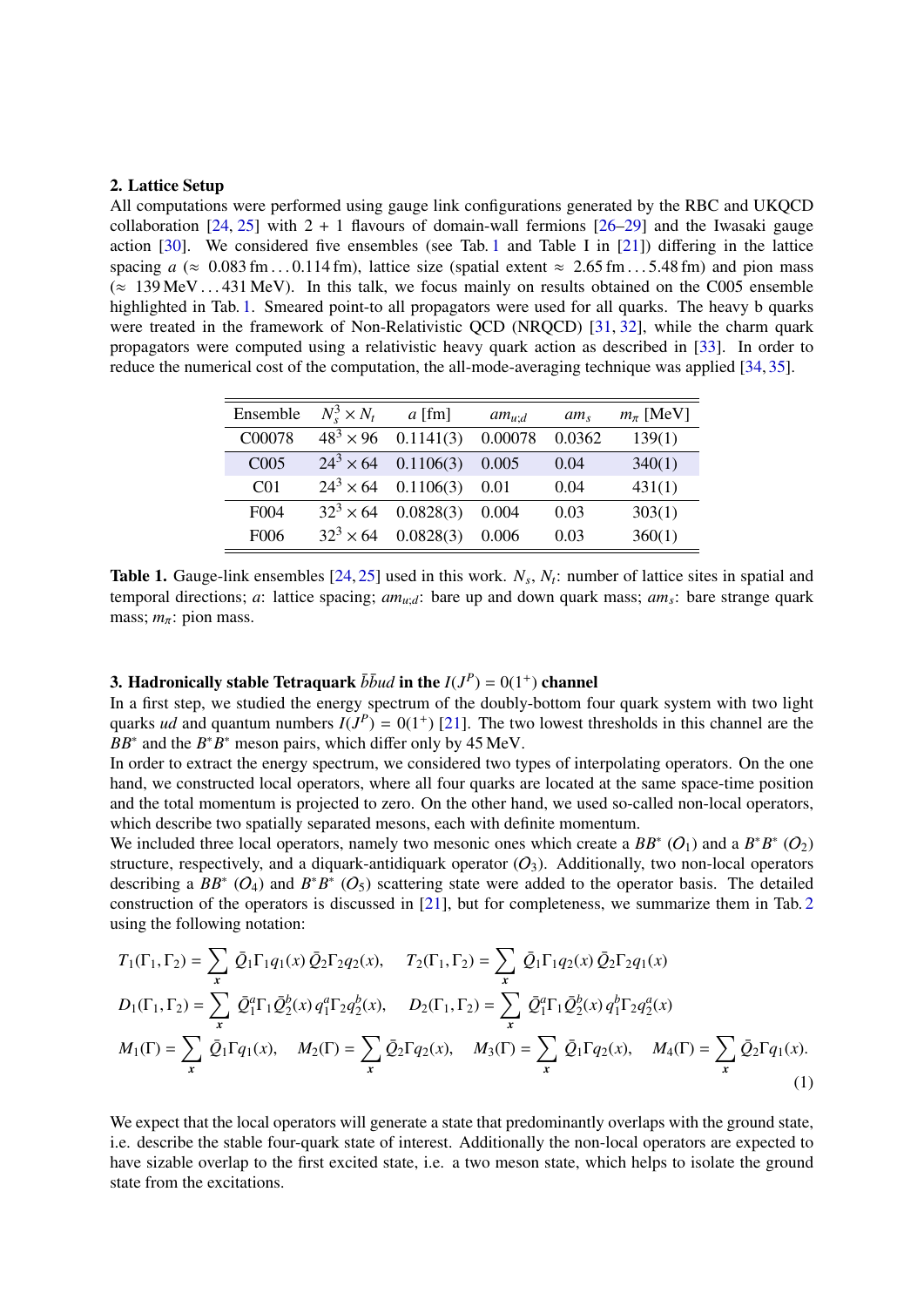| quark content<br>$\bar{Q}_1\bar{Q}_2q_1q_2$ | quantum<br>numbers $I(J^P)$ | local operators                                                                                                                                                                         | non-local operators                                                                                                                             |
|---------------------------------------------|-----------------------------|-----------------------------------------------------------------------------------------------------------------------------------------------------------------------------------------|-------------------------------------------------------------------------------------------------------------------------------------------------|
| $\bar{b} \bar{b} u d$                       | $0(1^+)$                    | $T_1(\gamma_i, \gamma_5) - T_2(\gamma_i, \gamma_5)$<br>$\left\{ \epsilon_{ijk} \left( T_1(\gamma_k, \gamma_j) - T_2(\gamma_k, \gamma_j) \right) \right\}$<br>$D_1(\gamma_iC,C\gamma_5)$ | $M_1(\gamma_i)M_2(\gamma_5) - M_3(\gamma_i)M_4(\gamma_5)$<br>$\epsilon_{ijk}\left(M_1(\gamma_k)M_2(\gamma_j)-M_3(\gamma_k)M_4(\gamma_j)\right)$ |

<span id="page-2-0"></span>**Table 2.** List of operators that were considered for the  $b\bar{b}\nu d$  correlation matrix.  $C = \gamma_0 \gamma_2$  denotes the charge conjugation matrix.

To determine the energy spectrum we considered the correlation matrix  $C_{jk}(t) = \langle O_j(t)O_j^{\dagger}$  $\binom{d}{k}(0)$  where  $O_j$  and  $O_k$  represent one of the previously introduced interpolating operators. The corresponding schematic representation of the Wick contractions can be found in Fig. [1.](#page-2-1) As we were using point-to-all



<span id="page-2-1"></span>Figure 1. Schematic representation of Wick contractions for the elements of the correlation matrix.  $M_1$  and  $M_2$ represent the  $B$  and  $B^*$  mesons independently projected to zero momentum, while *T* represents local four-quark operators. The black lines represent *b* quark propagators and the red lines represent light quark propagators.

propagators for the light quarks, we were restricted to correlation matrix elements with local operators at the source, which means that the resulting correlation matrix is a  $5 \times 3$  matrix. We applied a multiexponential matrix fit to extract the energy levels, fitting

<span id="page-2-2"></span>
$$
C_{jk}(t) \approx \sum_{n=0}^{N-1} Z_j^n Z_k^n e^{-E_n t}
$$
 (2)

to the correlation matrix elements where  $E_n$  is the *n*-th energy eigenvalue and  $Z_j^n = \langle n|O_j^{\dagger}|\Omega\rangle$  are the overlaps of the trial states  $O_j|n\rangle$  and the vacuum  $|\Omega\rangle$ . We present the results for the two lowest energy levels for a large number of different fits in Fig. [2.](#page-3-0) One observes that the energy levels become only stable if the non-local operators are included in the operator basis. Furthermore the energy levels are significantly lower compared to cases where non-local operators are absent. This shows the importance of scattering operators for the present study of the  $b\bar{b}u$  system. The ground state energy level is significantly below the  $BB^*$  threshold, while the first excited level is close to that threshold. This is a first indication that indeed a hadronically stable tetraquark state exists.

Additionally, we can gain certain information about the composition of the energy eigenstates  $|n\rangle$  by considering the overlap factors  $Z_j^n$ . For a given operator index *j*, the overlap factor  $Z_j^n$  introduced in Eq. [\(2\)](#page-2-2) indicates the relative importance of an energy eigenstate  $|n\rangle$ , when the trial state  $O_i^{\dagger}$  $j^{\dagger}$ |Ω $\rangle$  is expanded in terms of energy eigenstates,

$$
O_j^{\dagger}|\Omega\rangle = \sum_{n=0}^{\infty} |n\rangle\langle n|O_j^{\dagger}|\Omega\rangle = \sum_{n=0}^{\infty} Z_j^n|n\rangle.
$$
 (3)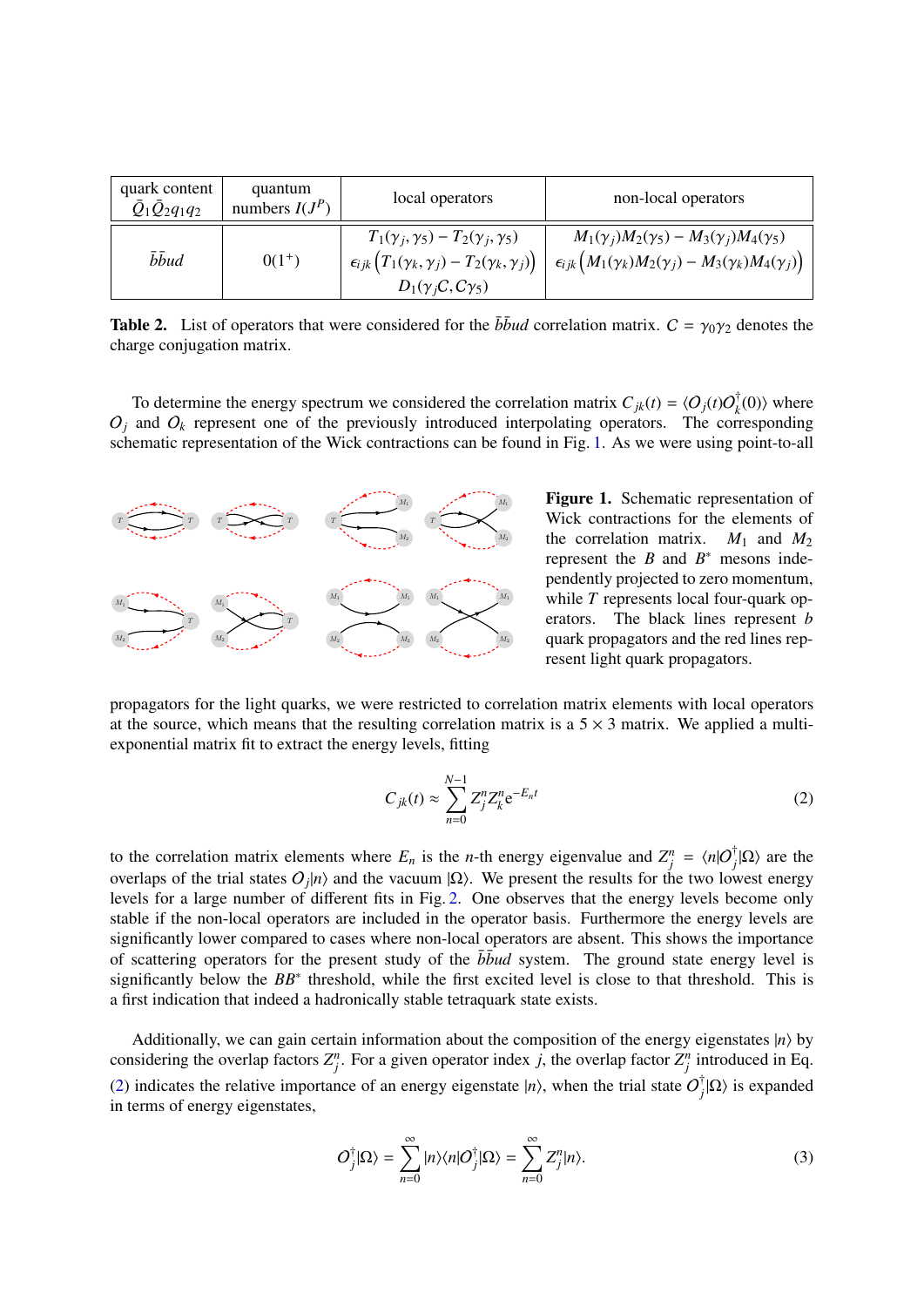

<span id="page-3-0"></span>Figure 2. Results for the lowest two  $b\bar{b}$ *ud* energy levels relative to the  $BB^*$ threshold,  $\Delta E_n = E_n - E_B - E_{B^*}$ , as determined on ensemble C005 from several different fits. The five bars below each column indicate the interpolators used, a filled black box indicates a local operator included, a filled red box a scattering operator included. Above each column, we give the number of exponentials, the fit range, and the value of  $\chi^2$ /d.o.f. The shaded horizontal bands<br>correspond to our final estimates of  $\Delta F_0$ correspond to our final estimates of ∆*E*<sup>0</sup> and  $\Delta E_1$ , obtained from a bootstrap average of the subset of fits that are shown with filled symbols.

If the overlap factor  $Z_j^m$  for a specific  $|m\rangle$  is dominant compared to all other  $Z_j^n$  with  $n \neq m$ , this might indicate that the state  $O_i^{\dagger}$  $\int_{i}^{T} |\Omega\rangle$  is quite similar to  $|m\rangle$ . In Fig. [3](#page-3-1) we present the overlap factors obtained by a 3-exponential fit for all five operators. The overlap factors  $|\tilde{Z}_j^n|^2 = |Z_j^n|^2 / \max_m(|Z_j^m|^2)$  are normalized such that  $\max_m(|Z_j^m|^2) = 1$ . From Fig. [3,](#page-3-1) one can see that the trial states created by the non-local meson-



<span id="page-3-1"></span>Figure 3. The normalized overlap factors  $|\tilde{Z}_j^n|^2$  as determined on ensemble C005 indicating the relative contributions of the energy eigenstates  $|n\rangle$  to the trial state  $O^{\dagger}_{\cdot}$  $_{j}^{\mathrm{r}}|\Omega\rangle.$ 

meson scattering operators  $O_4$  and  $O_5$  have a large overlap to the first excited state  $|1\rangle$ , which supports our assumption that the first excitation is a two-meson scattering state. Additionally, one can see that the trial state generated by the diquark-antidiquark operator  $O_3$  has significant overlap to the ground state |0i. This confirms our interpretation that the ground state represents the hadronically stable tetraquark.

The previously computed finite volume energy levels  $E_n$  can be related to the infinite volume scattering amplitude by applying Lüscher's method [[36\]](#page-9-2). Here, we used the two lowest energy levels shown in Fig. [2](#page-3-0) and applied Lüscher's method to determine the BB<sup>\*</sup> S wave scattering amplitude. First, the finite volume scattering momenta  $k_n$  defined by

$$
E_n = E_B + \sqrt{m_{B,\text{kin}}^2 + k_n^2} - m_{B,\text{kin}} + E_{B^*} + \sqrt{m_{B^*,\text{kin}}^2 + k_n^2} - m_{B^*,\text{kin}}, \quad \text{with:} \ m_{\text{kin}} = \frac{\mathbf{p}^2 - [E(\mathbf{p}) - E(0)]^2}{2[E(\mathbf{p}) - E(0)]} \tag{4}
$$

are related to the infinite-volume phase shifts  $\delta_0(k_n)$  via

$$
cot(\delta_0(k_n)) = \frac{2Z_{00}(1; (k_nL/2\pi)^2)}{\pi^{1/2}k_nL}
$$
\n(5)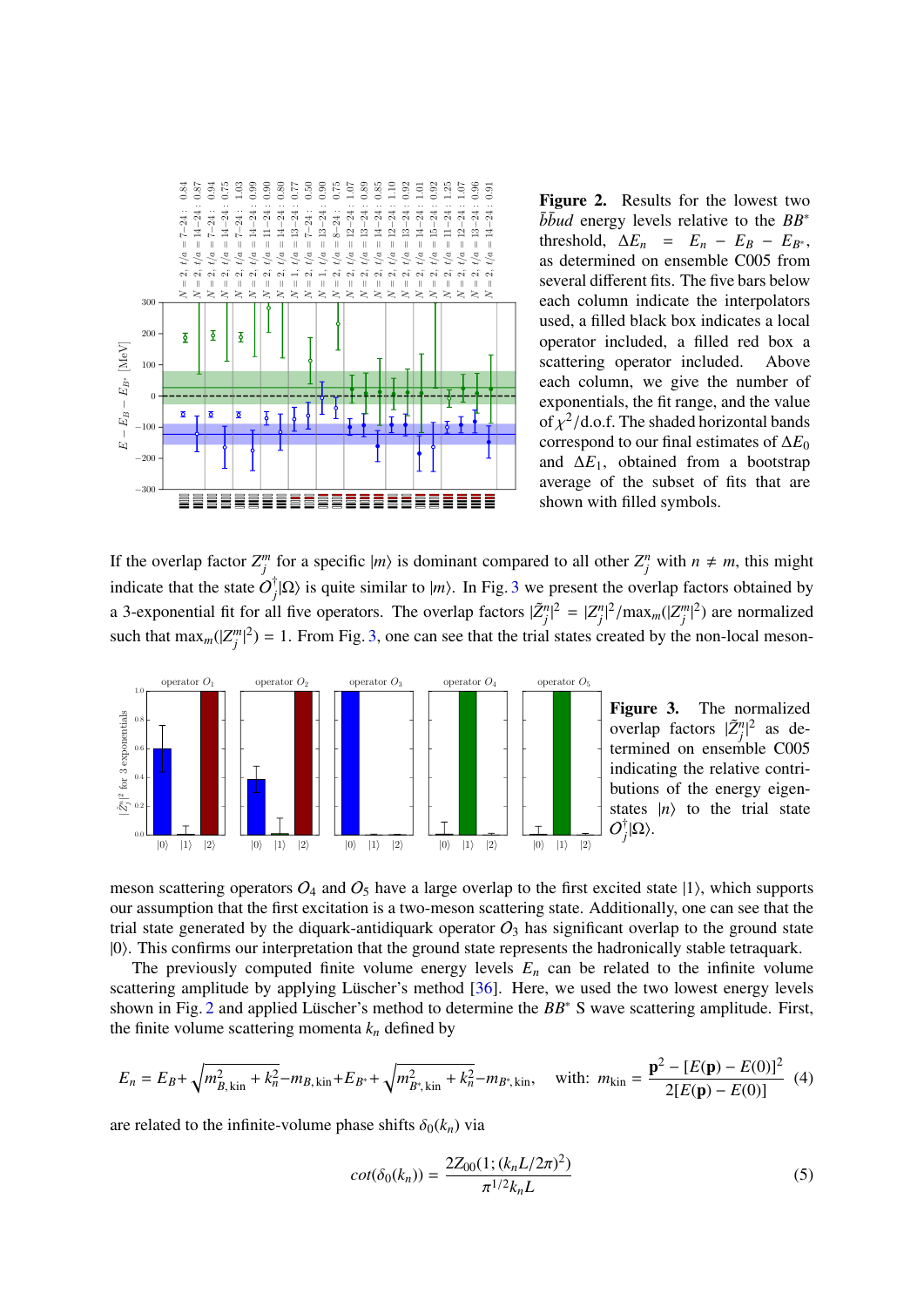where  $Z_{00}$  is the generalized zeta function [\[36\]](#page-9-2). The scattering amplitude is given by

$$
T_0(k) = \frac{1}{\cot \delta_0(k) - i}
$$
\n(6)

and can be parametrized by the effective range expansion (ERE)

$$
k \cot \delta_0(k) = \frac{1}{a_0} + \frac{1}{2} r_0 k^2 + O(k^4),\tag{7}
$$

where the two parameters  $a_0$  and  $r_0$  were determined using the finite volume energy levels  $\Delta E_0$  and  $\Delta E_1$ shown in Fig. [2.](#page-3-0) We illustrate the ERE for ensemble C005 in Fig. [4.](#page-4-0)



<span id="page-4-0"></span>Figure 4. Plot of the effective range expansion for ensemble C005. The red line corresponds to the ERE parametrization of  $ak \cot(\delta(k))$ . Below the *BB*<sup>∗</sup> threshold (which is located at  $k = 0$ , we also show the curves  $ak \cot \delta(k)$  + |*ak*| (again using the ERE parameterization for  $ak \cot \delta(k)$ , whose lowest zero gives the binding momentum. The vertical green line indicates the inelastic  $B^*B^*$  threshold.

Bound states appear as poles of the scattering amplitude below threshold. Combining this pole condition with the ERE yields

<span id="page-4-1"></span>
$$
-|k_{\rm BS}| = \frac{1}{a_0} - \frac{1}{2}r_0|k_{\rm BS}|^2,\tag{8}
$$

where  $k_{\text{BS}}$  is the bound state scattering momentum. Solving Eq. [\(8\)](#page-4-1) for  $|k_{\text{BS}}|$ , the binding energy is obtained via the NRQCD energy-momentum relation (see Sec. VI. in Ref. [\[21\]](#page-8-8)). We found that the infinite volume mass of the bound state determined via the pole of the scattering amplitude is essentially identical to the finite volume ground state energy, which confirms the existence of a hadronically stable tetraquark.

Note, that all computations were repeated for all five ensembles discussed in Sec. [2,](#page-1-1) which allowed us to perform an extrapolation to the physical pion mass. In Fig. [5,](#page-5-0) we present the final results for all ensembles as well as the extrapolation, for which we assume a quadratic pion mass dependence,  $E_{\text{binding}}(m_{\pi}) = E_{\text{binding}}(m_{\pi,\text{phys}}) + c(m_{\pi}^2 - m_{\pi,\text{phys}}^2)$ . Our final results for the tetraquark binding energy and mass are mass are

$$
E_{\text{binding}}(m_{\pi,\text{phys}}) = (-128 \pm 24 \pm 10) \,\text{MeV}, \qquad m_{\text{tetraquark}}(m_{\pi,\text{phys}}) = (10476 \pm 24 \pm 10) \,\text{MeV}. \tag{9}
$$

## 4. Search for Bound States in the  $b\bar{b}u_s$  and  $\bar{b}\bar{c}u_d$  sector

As discussed in the previous section, we were able to confirm the bound state  $\bar{b} \bar{b} u d$  in the  $0(1^+)$  channel, which according to the literature is certainly the most promising candidate for a hadronically stable tetraquark. We are currently investigating further candidates, which have either a heavier light quark, i.e. an *s* quark instead of a *d* quark, or a lighter heavy quark, i.e. a  $\bar{c}$  quark instead of a  $\bar{b}$  quark.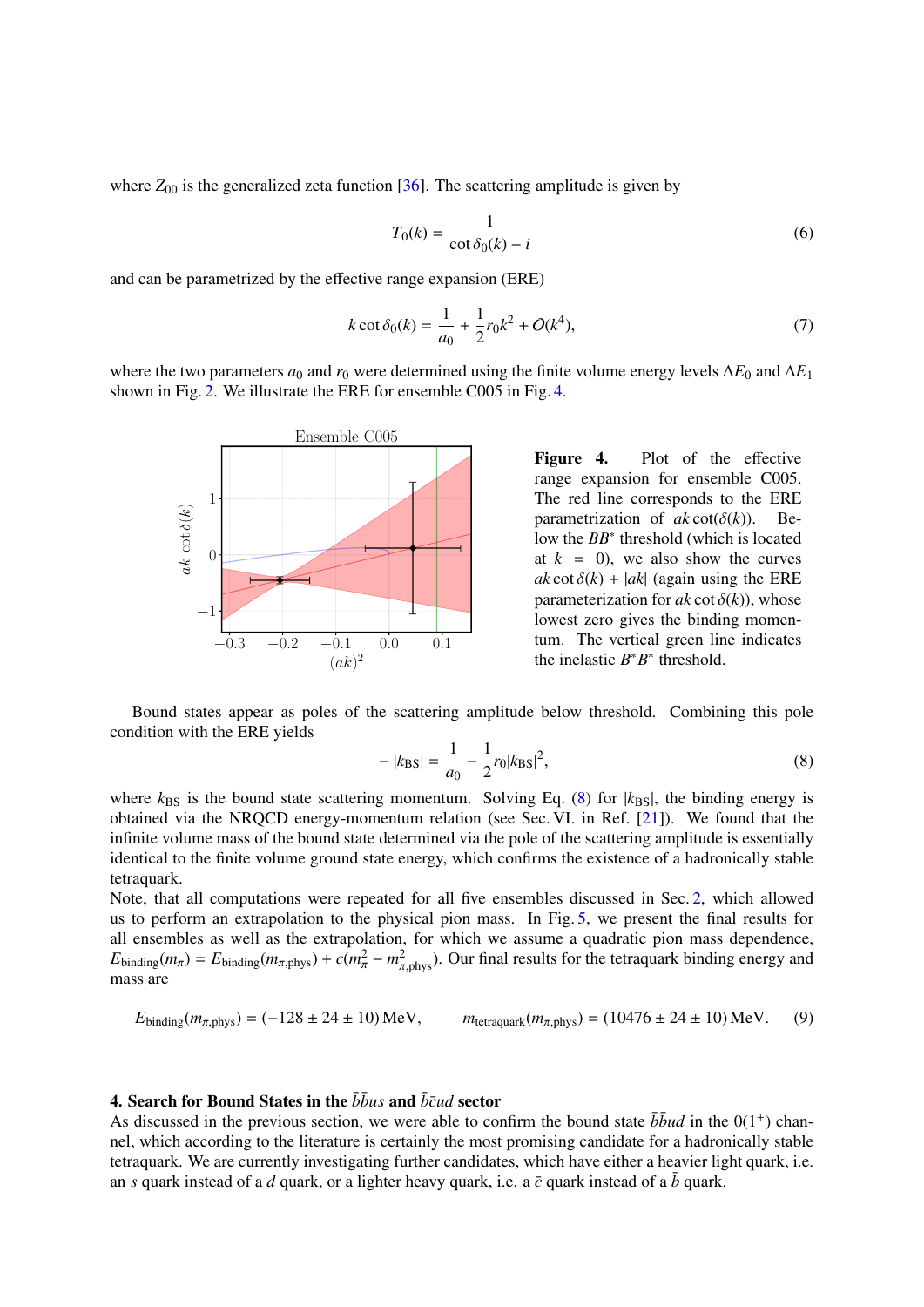

<span id="page-5-0"></span>Figure 5. Extrapolation to the physical pion mass, indicated by the vertical dashed line.

In the case of  $b\bar{b}u$ s, the most promising channel has again angular momentum  $J = 1$  and parity  $P = +$ , so we consider similar quantum numbers as for the  $\bar{b} \bar{b} u \bar{d}$  system, namely  $I(J^P) = 1/2(1^+)$ . Previous lattice investigations of this state predict the ground state significantly below *B*,  $R^*$  threshold [17, 20] investigations of this state predict the ground state significantly below  $B_s B^*$  threshold [\[17,](#page-8-6) [20\]](#page-8-17). In the  $\bar{b}\bar{c}ud$  sector the picture is less clear. First, there are two channels in which a stable tetraquark could be expected, the  $0(0^+)$  and the  $0(1^+)$  channel. The first study found some indication for a  $\bar{b}\bar{c}ud$  bound state [\[18,](#page-8-18) [19\]](#page-8-19). This was, however, not confirmed by a more recent work [\[22\]](#page-8-20).

In our study of those tetraquarks, we utilize the same techniques as discussed for  $\bar{b} \bar{b} u d$  in Sec. [3.](#page-1-2) In particular, we consider in all three cases local mesonic and diquark-antidiquark operators as well as meson-meson scattering operators. The employed interpolating operators are listed in Tab. [3,](#page-5-1) where we use again the notation given in Eq. [\(1\)](#page-1-3). We expect that these operators are sufficient to extract the ground states correctly.

| quark content<br>$\bar{Q}_1\bar{Q}_2q_1q_2$ | quantum<br>numbers $I(J^P)$ | local operators                                                                                                                                                 | non-local operators                                                                                                                             |
|---------------------------------------------|-----------------------------|-----------------------------------------------------------------------------------------------------------------------------------------------------------------|-------------------------------------------------------------------------------------------------------------------------------------------------|
| bbus                                        | $1/2(1^+)$                  | $T_1(\gamma_5,\gamma_i)-T_2(\gamma_5,\gamma_i)$<br>$\epsilon_{ijk}\big(T_1(\gamma_j,\gamma_k)-T_2(\gamma_j,\gamma_k)\big)$<br>$D_1(\gamma_iC,C\gamma_5)$        | $M_1(\gamma_5)M_2(\gamma_i) - M_3(\gamma_5)M_4(\gamma_i)$<br>$\epsilon_{ijk}\left(M_1(\gamma_j)M_2(\gamma_k)-M_3(\gamma_j)M_4(\gamma_k)\right)$ |
| $\bar{b}\bar{c}ud$                          | $0(1^+)$                    | $T_1(\gamma_5,\gamma_i)-T_2(\gamma_5,\gamma_i)$<br>$T_1(\gamma_i, \gamma_5) - T_2(\gamma_i, \gamma_5)$<br>$D_1(\gamma_iC,C\gamma_5) - D_2(\gamma_iC,C\gamma_5)$ | $M_1(\gamma_5)M_2(\gamma_i) - M_3(\gamma_5)M_4(\gamma_i)$<br>$M_1(\gamma_i)M_2(\gamma_5) - M_3(\gamma_i)M_4(\gamma_5)$                          |
| $\bar{b}\bar{c}ud$                          | $0(0^+)$                    | $T_1(\gamma_5, \gamma_5) - T_2(\gamma_5, \gamma_5)$<br>$D_1(C\gamma_5, C\gamma_5) - D_2(C\gamma_5, C\gamma_5)$                                                  | $M_1(\gamma_5)M_2(\gamma_5) - M_3(\gamma_5)M_4(\gamma_5)$                                                                                       |

<span id="page-5-1"></span>Table 3. List of operators considered for the corresponding correlation matrix. Note that for  $b\bar{b}u s$  we assume an approximate SU(3) flavor symmetry as strange and light quarks are almost massless compared to the *b* quark.

For  $b\bar{b}u$ s we found that certain elements of the corresponding correlation matrix are strongly correlated if all local operators are included in the operator basis. Thus, we restricted the operator basis by generating a new set of local interpolating operators via linear combination of the original ones. The contribution of the operator  $O_j$  to the new operator  $O'_n$  is determined by the eigenvector component  $v_j^n$ , where  $v^{\vec{n}}$  is the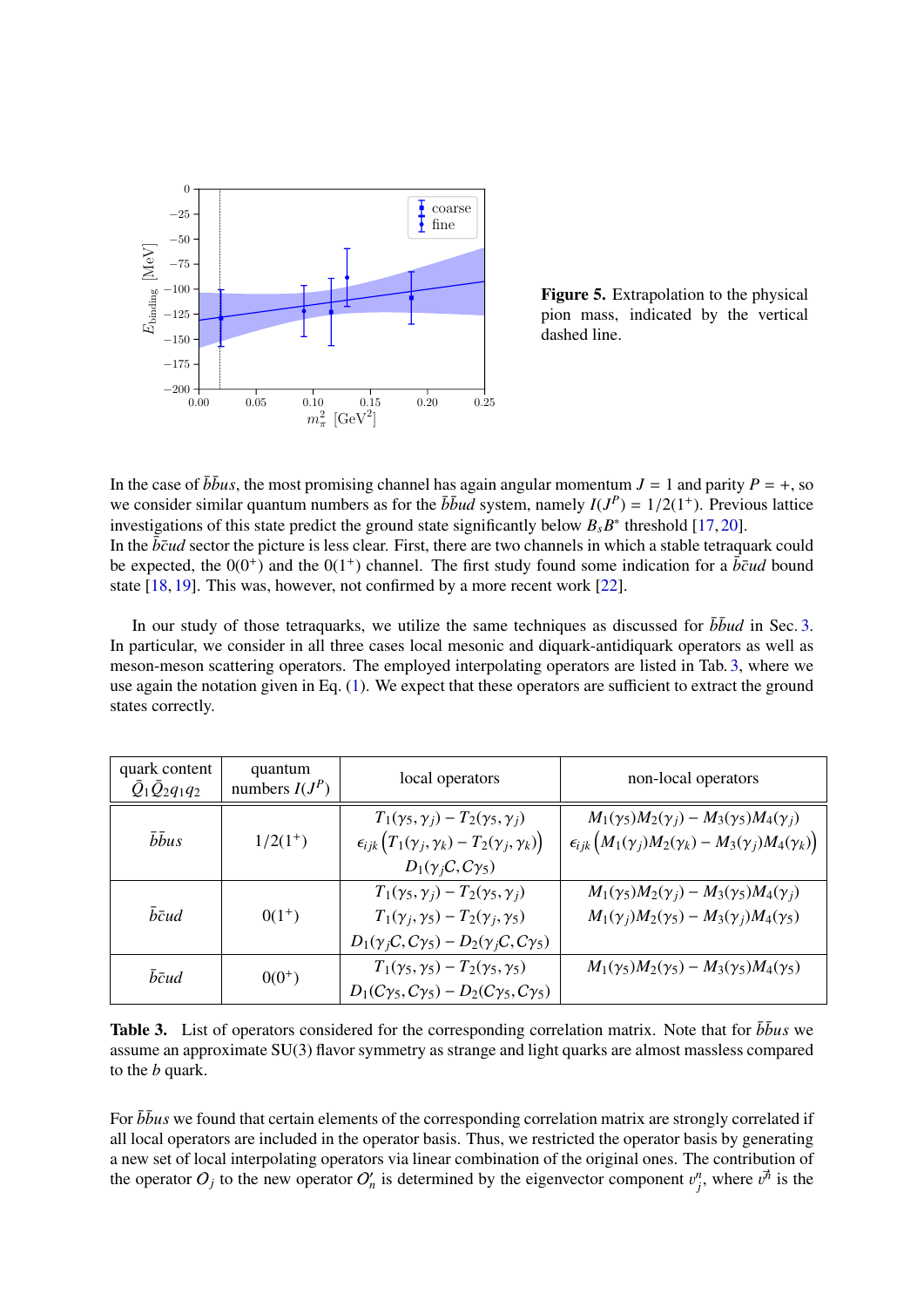eigenvector obtained by solving a  $3 \times 3$  generalized eigenvalue problem (GEP). We use the eigenvectors corresponding to the two lowest energy levels to construct two new operators. Thus, the trial state  $O_1$  $\binom{n}{1}$ should overlap most strongly with the ground state, while  $O_2$  $\binom{n}{2}$  will be more similar to the first excited state. The new operators read consequently

$$
O'_{n} = \sum_{j=1}^{3} v_{j}^{n} O_{j},
$$
\n(10)

where the eigenvector components can be found in Tab. [4.](#page-6-0) The scattering operators were not changed, i.e. we used a  $4 \times 2$  matrix in case of  $b\bar{b}u$ s. For  $\bar{b}\bar{c}u$ ,  $0(0^+)$  and  $\bar{b}\bar{c}u$ ,  $0(1^+)$ , we used a  $3 \times 2$  and a

|       | $i=1$   | $i=2$         | $i=3$   |
|-------|---------|---------------|---------|
| $n=1$ |         | $+0.72$ +0.57 | $+0.39$ |
| $n=2$ | $+0.66$ | $-0.75$       | $+0.05$ |
|       |         |               |         |

<span id="page-6-0"></span>Table 4. Eigenvector components calculated via a GEP for the 3*x*3 correlation matrix including all local operators.

 $5 \times 3$  correlation matrix, respectively. The energy levels were extracted for all cases in the same way as described in Sec. [3](#page-1-2) and we present the results in Fig. [6.](#page-7-2) Note that for  $\bar{b}\bar{c}ud$ ,  $0(0^+)$  we only show results for the lowest energy level, as the first excitation could not be properly isolated from higher excitations.

We found in the  $b\bar{b}u s$  channel a ground state energy level somewhat below the  $B^*B_s$  threshold, which indicates a bound state. Moreover, the first excited state seems to be close to the threshold and, thus, might be consistent with a meson-meson scattering state. Averaging different fits on the C005 ensemble, we generated a crude estimate of the binding energy  $E_{\bar{b}bus, \text{binding}}(m_{\pi} = 340 \text{ MeV}) \approx (-100 \pm 40) \text{ MeV}$ , which is in reasonable agreement with results from Ref. [\[17,](#page-8-6) [20\]](#page-8-17).

Assuming that the extracted energies for  $\bar{b}\bar{c}ud$  shown in Fig. [6,](#page-7-2) in particular those, where non-local meson-meson scattering operators were used, reflect the ground state energies, there is no indication for a bound state, neither for  $0(0^+)$  nor for  $0(1^+)$ . In both cases, the ground state seems to be close to the threshold, which suggests that the lowest energy level is rather a scattering state than a bound fourquark state. This interpretation is further supported by observing a significant decrease of the lowest energy level when non-local meson-meson scattering operators were considered in the fits. This indicates a rather large overlap of the ground state to the scattering trial states. In particular for  $0(0^+)$  this is expected from lattice QCD studies based on static-static-light-light potentials, where the  $0(0<sup>+</sup>)$  potential is significantly less attractive than the  $0(1^+)$  potential (see Ref. [\[37\]](#page-8-4), Eqs. (12b) and (16b)).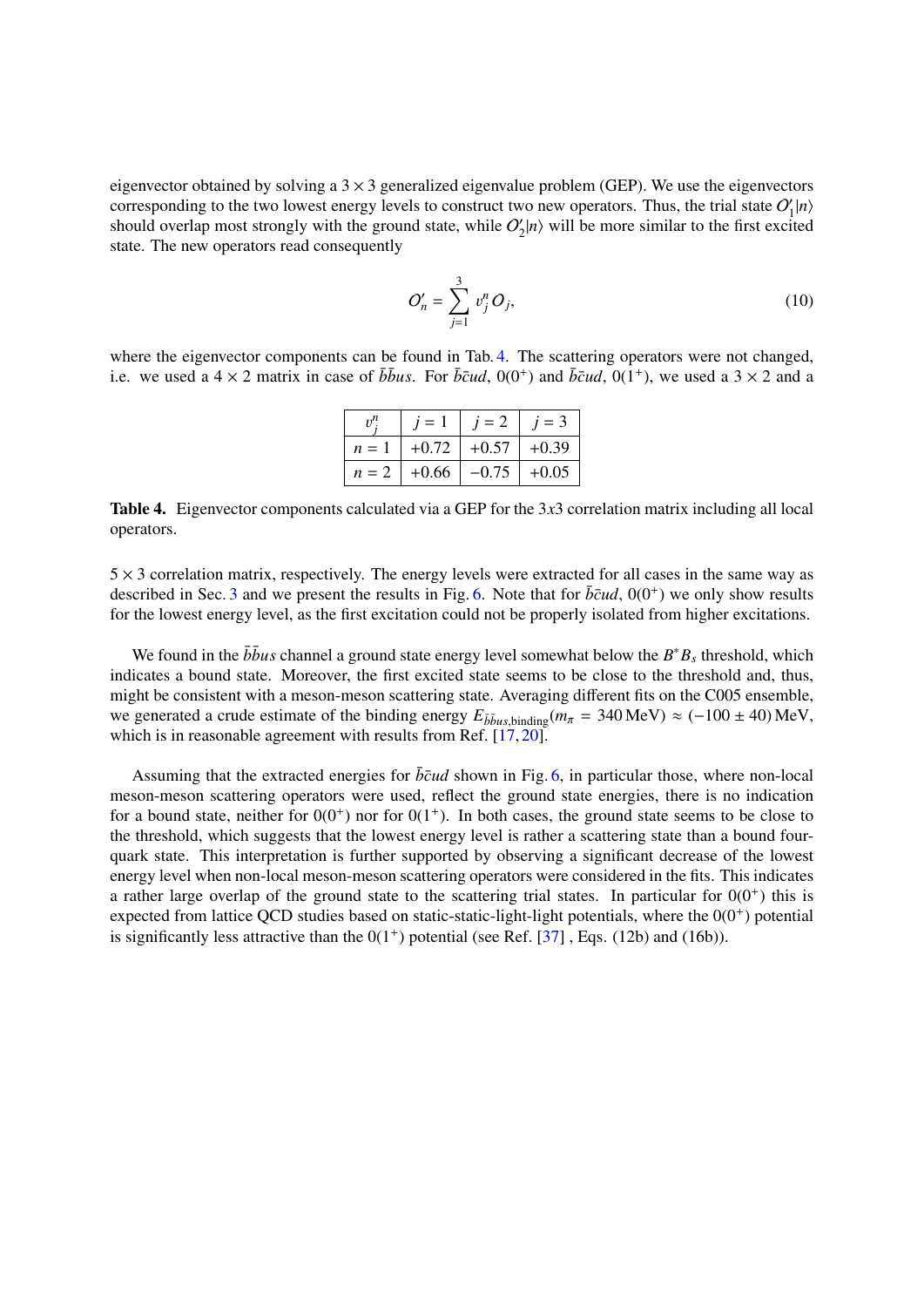<span id="page-7-2"></span>

## Acknowledgments

We thank Antje Peters for collaboration in the early stages of this project. We thank the RBC and UKQCD collaborations for providing the gauge field ensembles. L.L. acknowledges support from the U.S. Department of Energy, Office of Science, through contracts DE-SC0019229 and DE-AC05- 06OR23177 (JLAB). S.M. is supported by the U.S. Department of Energy, Office of Science, Office of High Energy Physics under Award Number DE-SC0009913. M.W. acknowledges support by the Heisenberg Programme of the Deutsche Forschungsgemeinschaft (DFG, German Research Foundation) - project number 399217702. Calculations on the GOETHE-HLR and on the FUCHS-CSC highperformance computers of the Frankfurt University were conducted for this research. We would like to thank HPC-Hessen,funded by the State Ministry of Higher Education, Research and the Arts, for programming advice. This research used resources of the National Energy Research Scientific Computing Center (NERSC), a U.S. Department of Energy Office of Science User Facility operated under Contract No. DE-AC02-05CH11231. This work also used resources at the Texas Advanced Computing Center that are part of the Extreme Science and Engineering Discovery Environment (XSEDE), which is supported by National Science Foundation grant number ACI-1548562.

#### References

- <span id="page-7-0"></span>[1] A. Bondar *et al.* [Belle], "Observation of two charged bottomonium-like resonances in Y(5S) decays," Phys. Rev. Lett. 108, 122001 (2012) [\[arXiv:1110.2251](http://arxiv.org/abs/1110.2251) [hep-ex]].
- <span id="page-7-1"></span>[2] J. Carlson, L. Heller and J. Tjon, "Stability of Dimesons," Phys. Rev. D 37, 744 (1988)
- [3] A. V. Manohar and M. B. Wise, "Exotic *QQq*¯*q*¯ states in QCD," Nucl. Phys. B 399, 17-33 (1993) [\[arXiv:hep-ph](http://arxiv.org/abs/hep-ph/9212236)/9212236 [hep-ph]].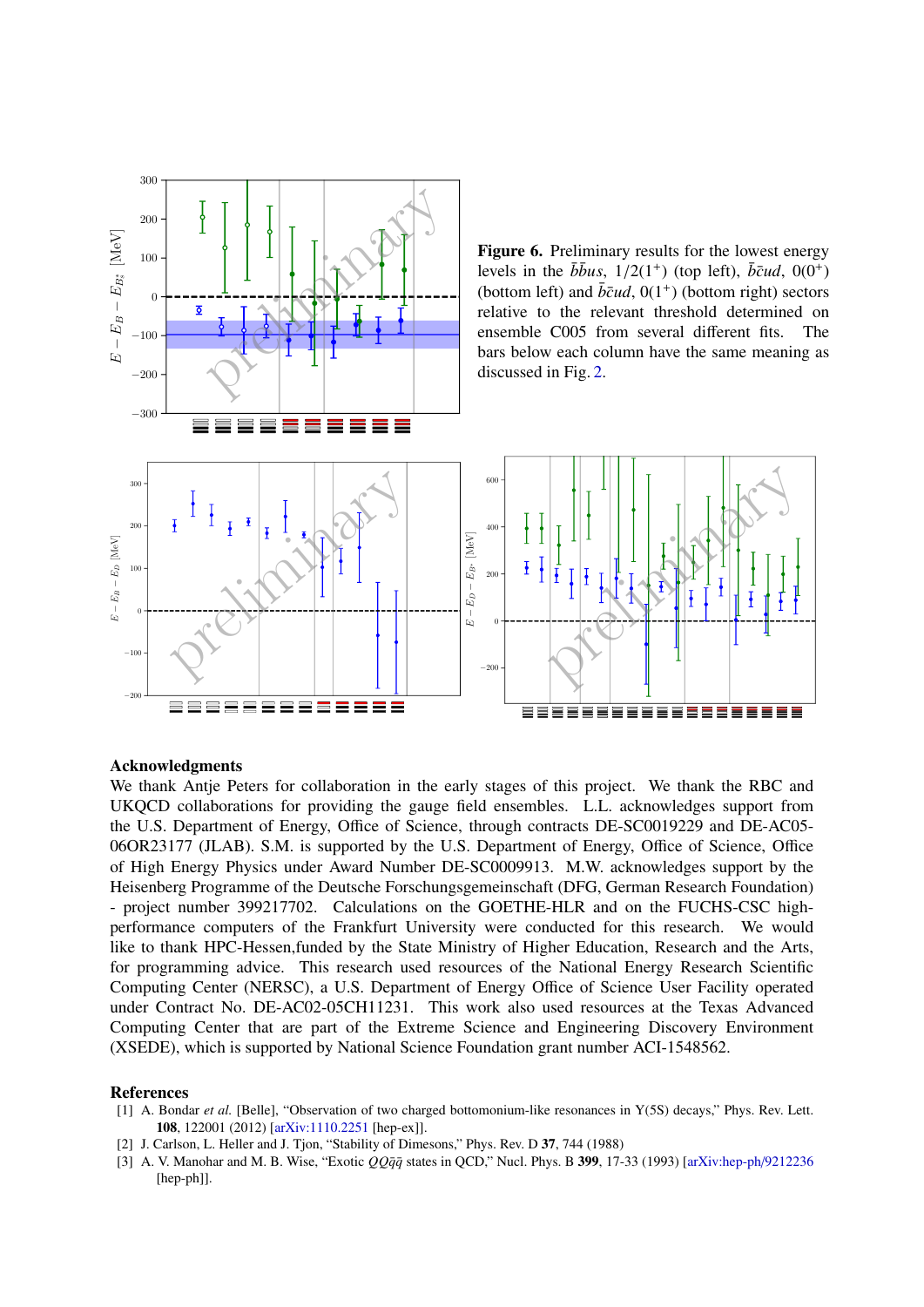- <span id="page-8-0"></span>[4] E. J. Eichten and C. Quigg, "Heavy-quark symmetry implies stable heavy tetraquark mesons  $Q_iQ_j\bar{q}_k\bar{q}_l$ ," Phys. Rev. Lett. 119, no.20, 202002 (2017) [\[arXiv:1707.09575](http://arxiv.org/abs/1707.09575) [hep-ph]].
- [5] M. Karliner and J. L. Rosner, "Discovery of doubly-charmed Ξ<sub>cc</sub> baryon implies a stable (*bbūd*) tetraquark," Phys. Rev. Lett. 119, no.20, 202001 (2017) [\[arXiv:1707.07666](http://arxiv.org/abs/1707.07666) [hep-ph]].
- [6] Z. G. Wang, "Analysis of the axialvector doubly heavy tetraquark states with QCD sum rules," Acta Phys. Polon. B 49, 1781 (2018) [\[arXiv:1708.04545](http://arxiv.org/abs/1708.04545) [hep-ph]].
- [7] W. Park, S. Noh and S. H. Lee, "Masses of the doubly heavy tetraquarks in a constituent quark model," Acta Phys. Polon. B 50, 1151-1157 (2019) [\[arXiv:1809.05257](http://arxiv.org/abs/1809.05257) [nucl-th]].
- [8] B. Wang, Z. W. Liu and X. Liu, " $\bar{B}^{(*)}$  interactions in chiral effective field theory," Phys. Rev. D 99, no.3, 036007 (2019) [\[arXiv:1812.04457](http://arxiv.org/abs/1812.04457) [hep-ph]].
- [9] M. Z. Liu, T. W. Wu, M. Pavon Valderrama, J. J. Xie and L. S. Geng, "Heavy-quark spin and flavor symmetry partners of the X(3872) revisited: What can we learn from the one boson exchange model?," Phys. Rev. D 99, no.9, 094018 (2019) [\[arXiv:1902.03044](http://arxiv.org/abs/1902.03044) [hep-ph]].
- <span id="page-8-1"></span>[10] E. Braaten, L. P. He and A. Mohapatra, "Masses of Doubly Heavy Tetraquarks with Error Bars," [\[arXiv:2006.08650](http://arxiv.org/abs/2006.08650) [hep-ph]].
- <span id="page-8-2"></span>[11] P. Bicudo *et al.* [European Twisted Mass], "Lattice QCD signal for a bottom-bottom tetraquark," Phys. Rev. D 87, no.11, 114511 (2013) [\[arXiv:1209.6274](http://arxiv.org/abs/1209.6274) [hep-ph]].
- [12] P. Bicudo, K. Cichy, A. Peters and M. Wagner, "BB interactions with static bottom quarks from Lattice QCD," Phys. Rev. D 93, no. 3, 034501 (2016) [\[arXiv:1510.03441](http://arxiv.org/abs/1510.03441) [hep-lat]].
- [13] Z. S. Brown and K. Orginos, "Tetraquark bound states in the heavy-light heavy-light system," Phys. Rev. D 86, 114506 (2012) [\[arXiv:1210.1953](http://arxiv.org/abs/1210.1953) [hep-lat]].
- <span id="page-8-3"></span>[14] P. Bicudo, K. Cichy, A. Peters, B. Wagenbach and M. Wagner, "Evidence for the existence of  $ud\overline{b}\overline{b}$  and the non-existence of  $s s\bar{b}\bar{b}$  and  $c c\bar{b}\bar{b}$  tetraquarks from lattice QCD," Phys. Rev. D **92**, no. 1, 014507 (2015) [\[arXiv:1505.00613](http://arxiv.org/abs/1505.00613) [hep-lat]].
- <span id="page-8-4"></span>[15] P. Bicudo, J. Scheunert and M. Wagner, "Including heavy spin effects in the prediction of a  $b\bar{b}\nu d$  tetraquark with lattice QCD potentials," Phys. Rev. D 95, no. 3, 034502 (2017) [\[arXiv:1612.02758](http://arxiv.org/abs/1612.02758) [hep-lat]].
- <span id="page-8-5"></span>[16] P. Bicudo, M. Cardoso, A. Peters, M. Pflaumer and M. Wagner, "*udbb* tetraquark resonances with lattice QCD potentials and the Born-Oppenheimer approximation," Phys. Rev. D 96, no. 5, 054510 (2017) [\[arXiv:1704.02383](http://arxiv.org/abs/1704.02383) [hep-lat]].
- <span id="page-8-6"></span>[17] A. Francis, R. J. Hudspith, R. Lewis and K. Maltman, "Lattice Prediction for Deeply Bound Doubly Heavy Tetraquarks," Phys. Rev. Lett. 118, no. 14, 142001 (2017) [\[arXiv:1607.05214](http://arxiv.org/abs/1607.05214) [hep-lat]].
- <span id="page-8-18"></span>[18] A. Francis, R. J. Hudspith, R. Lewis and K. Maltman, "More on heavy tetraquarks in lattice QCD at almost physical pion mass," EPJ Web Conf. 175, 05023 (2018) [\[arXiv:1711.03380](http://arxiv.org/abs/1711.03380) [hep-lat]].
- <span id="page-8-19"></span>[19] A. Francis, R. J. Hudspith, R. Lewis and K. Maltman, "Evidence for charm-bottom tetraquarks and the mass dependence of heavy-light tetraquark states from lattice QCD," Phys. Rev. D 99, no. 5, 054505 (2019) [\[arXiv:1810.10550](http://arxiv.org/abs/1810.10550) [hep-lat]].
- <span id="page-8-17"></span>[20] P. Junnarkar, N. Mathur and M. Padmanath, "Study of doubly heavy tetraquarks in Lattice QCD," Phys. Rev. D 99, no. 3, 034507 (2019) [\[arXiv:1810.12285](http://arxiv.org/abs/1810.12285) [hep-lat]].
- <span id="page-8-8"></span>[21] L. Leskovec, S. Meinel, M. Pflaumer and M. Wagner, "Lattice QCD investigation of a doubly-bottom  $b\bar{b}ud$  tetraquark with quantum numbers  $I(J^P) = 0(1^+)$ ," Phys. Rev. D 100, no. 1, 014503 (2019) [\[arXiv:1904.04197](http://arxiv.org/abs/1904.04197) [hep-lat]].
- <span id="page-8-20"></span>[22] R. J. Hudspith, B. Colquhoun, A. Francis, R. Lewis and K. Maltman, "A lattice investigation of exotic tetraquark channels," [\[arXiv:2006.14294](http://arxiv.org/abs/2006.14294) [hep-lat]].
- <span id="page-8-7"></span>[23] P. Mohanta and S. Basak, "Construction of *bbud* tetraquark states on lattice with NRQCD bottom and HISQ up/down quarks," [\[arXiv:2008.11146](http://arxiv.org/abs/2008.11146) [hep-lat]].
- <span id="page-8-9"></span>[24] Y. Aoki *et al.* [RBC and UKQCD], "Continuum limit physics from 2+1 flavor domain wall QCD," Phys. Rev. D 83, 074508 (2011) [\[arXiv:1011.0892](http://arxiv.org/abs/1011.0892) [hep-lat]].
- <span id="page-8-10"></span>[25] T. Blum *et al.* [RBC and UKQCD], "Domain wall QCD with physical quark masses," Phys. Rev. D 93, no. 7, 074505 (2016) [\[arXiv:1411.7017](http://arxiv.org/abs/1411.7017) [hep-lat]].
- <span id="page-8-11"></span>[26] D. B. Kaplan, "A Method for simulating chiral fermions on the lattice," Phys. Lett. B 288, 342-347 (1992) [\[arXiv:hep](http://arxiv.org/abs/hep-lat/9206013)lat/[9206013](http://arxiv.org/abs/hep-lat/9206013) [hep-lat]].
- [27] Y. Shamir, "Chiral fermions from lattice boundaries," Nucl. Phys. B 406, 90-106 (1993) [\[arXiv:hep-lat](http://arxiv.org/abs/hep-lat/9303005)/9303005 [hep-lat]].
- [28] V. Furman and Y. Shamir, "Axial symmetries in lattice QCD with Kaplan fermions," Nucl. Phys. B 439, 54-78 (1995) [\[arXiv:hep-lat](http://arxiv.org/abs/hep-lat/9405004)/9405004 [hep-lat]].
- <span id="page-8-12"></span>[29] R. C. Brower, H. Neff and K. Orginos, "The Möbius domain wall fermion algorithm," Comput. Phys. Commun. 220, 1-19 (2017) [\[arXiv:1206.5214](http://arxiv.org/abs/1206.5214) [hep-lat]].
- <span id="page-8-13"></span>[30] Y. Iwasaki and T. Yoshie, "Renormalization Group Improved Action for SU(3) Lattice Gauge Theory and the String Tension," Phys. Lett. B 143, 449-452 (1984)
- <span id="page-8-14"></span>[31] B. A. Thacker and G. P. Lepage, "Heavy quark bound states in lattice QCD," Phys. Rev. D 43, 196-208 (1991)
- <span id="page-8-15"></span>[32] G. P. Lepage, L. Magnea, C. Nakhleh, U. Magnea and K. Hornbostel, "Improved nonrelativistic QCD for heavy quark physics," Phys. Rev. D 46, 4052-4067 (1992) [\[arXiv:hep-lat](http://arxiv.org/abs/hep-lat/9205007)/9205007 [hep-lat]].
- <span id="page-8-16"></span>[33] Z. S. Brown, W. Detmold, S. Meinel and K. Orginos, "Charmed bottom baryon spectroscopy from lattice QCD," Phys. Rev. D 90, no.9, 094507 (2014) [\[arXiv:1409.0497](http://arxiv.org/abs/1409.0497) [hep-lat]].